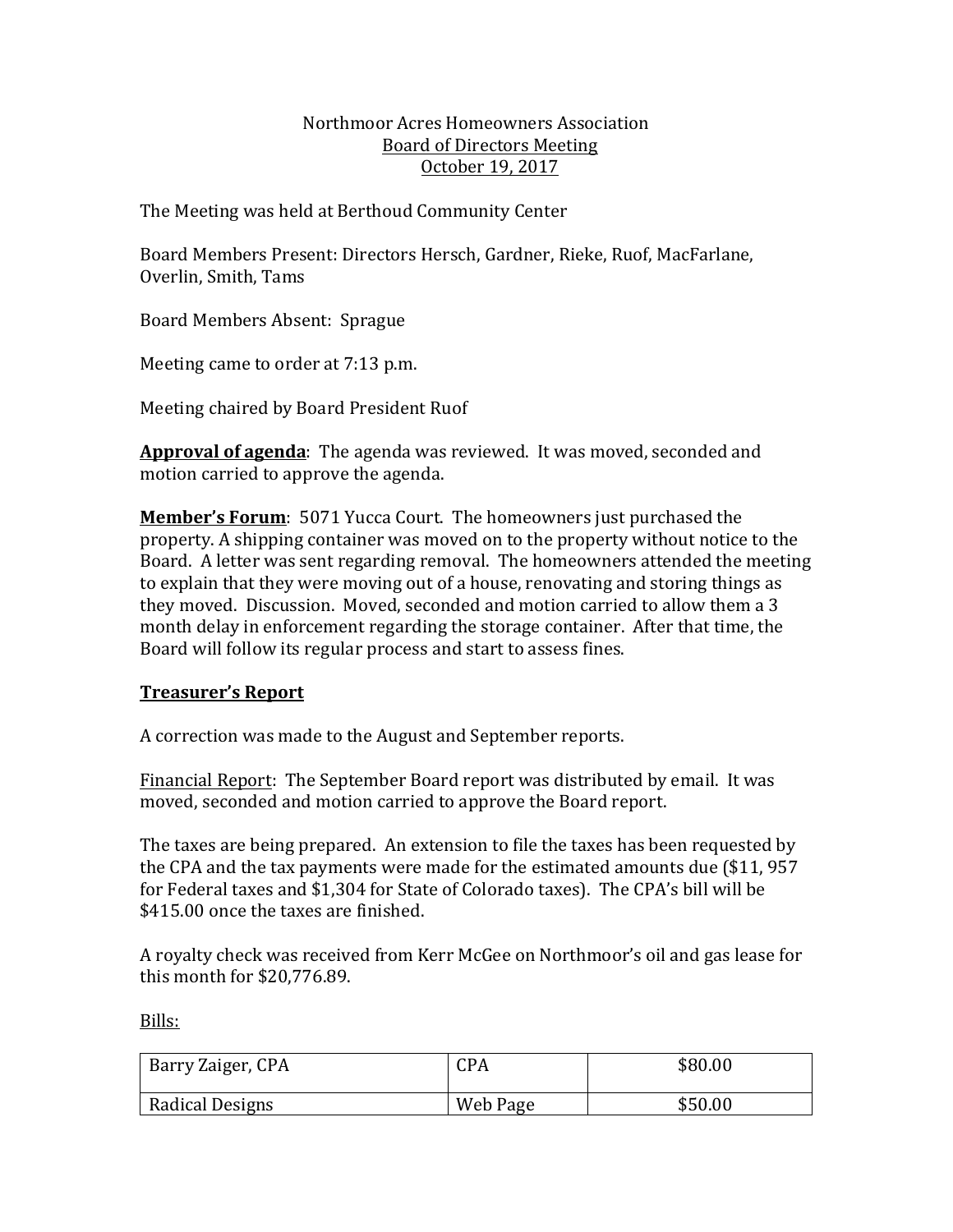| Monthly website maintenance        |                      |             |
|------------------------------------|----------------------|-------------|
| Joanne Stroud - ACC Secretary      | Office               | \$69.99     |
| expenses                           |                      |             |
| *IRS - Estimated QuarterlyTaxes    | <b>Taxes</b>         | \$12,700.00 |
| *Colorado Department of Revenue -  | <b>Taxes</b>         | \$2,100.00  |
| <b>Estimated Quarterly Taxes</b>   |                      |             |
| Shawn Rieke                        | Postage              | \$9.80      |
| Kim Gardner - valves for tree drip | Property             | \$11.84     |
| system                             |                      |             |
| **Royal Disposal                   | <b>Trash Expense</b> | \$3,540.00  |
| P.O. Box - Annual fee              | Office               | \$56.00     |
| Hindman Sanchez - Governing        | Professional         | \$3,212.50  |
| Document rewrite                   | Fees                 |             |
| <b>TOTAL</b>                       |                      | \$21,830.13 |

\* Estimated Quarterly Taxes paid 10/15/17

\*\* Already paid and approved as periodic expense. The Board is ratifying the expense.

It was moved, seconded and motion carried to pay the bills and ratify the expense for the Trash.

CDs maturing. One CD for \$10,075.30 matured October 14. It was rolled over for 18 months. There are 2 \$50,000 CDs maturing in November. These will be rolled over. The Treasurer will get the best rate possible.

**Secretary's Report**. The minutes of the September meeting were sent by email to the Board for review. It was moved, seconded and motion carried to approve the September minutes.

20957 Northmoor. Realtor Inquiry. Board Secretary Hersch sent President Ruof a memo to document the communication with the realtor's office and sent a copy to the realtor's office.

20957 Northmoor. A Closing Status Letter was sent to the title company in preparation for a closing scheduled in October.

5036 Brittlebush. A status letter was sent to the owner for a real estate transaction.

5113 Saguaro Court. A realtor letter was sent to the realtor.

20336 Northmoor Drive. A realtor letter was sent to the new realtor.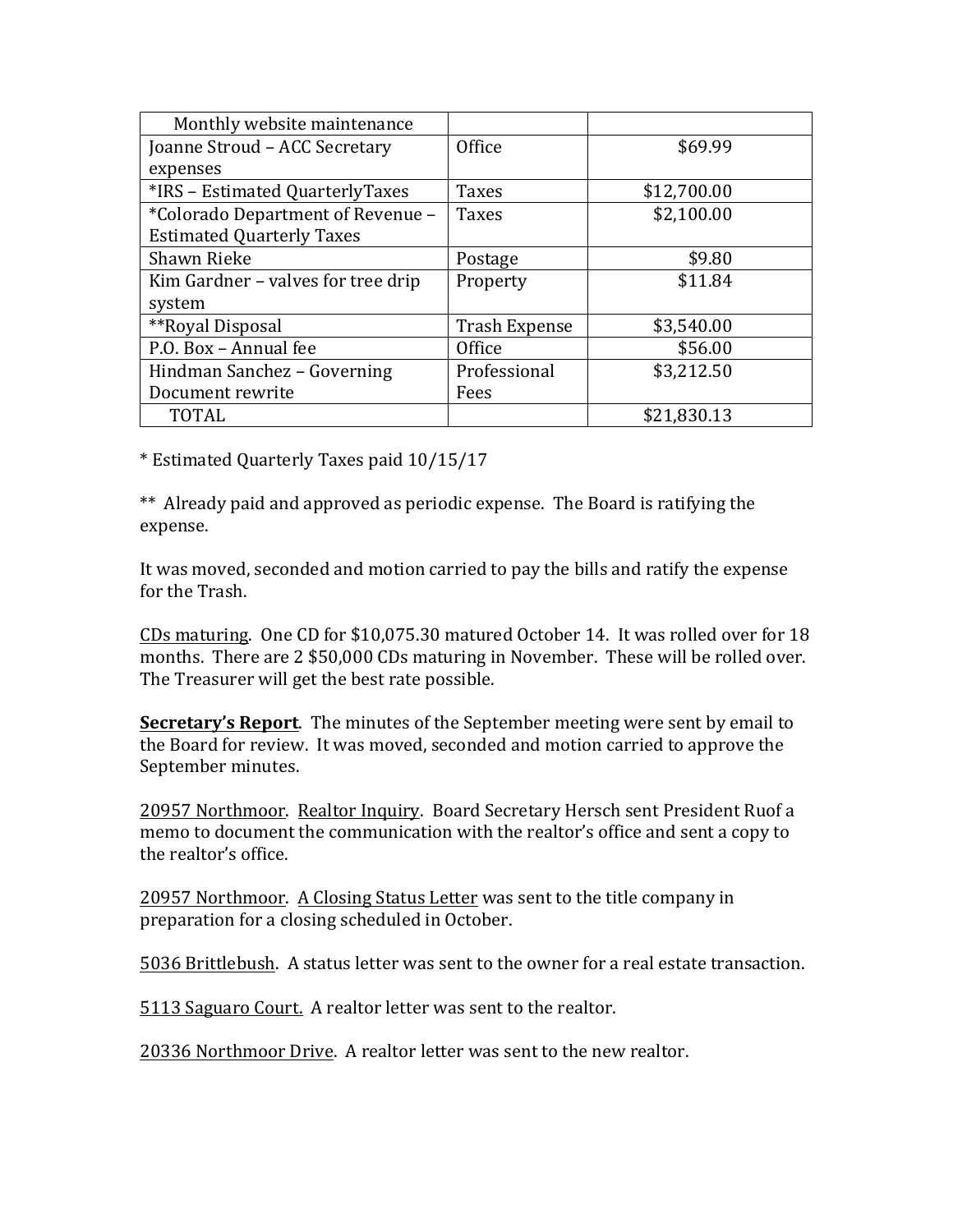**President/Vice President's Report.** President Ruof reported on status of letters/invoices/routine business. Details follow. 5117 Brittlebush Drive. Storage Pod. 5071 Saguaro Court. Storage Pod. See member's forum. 20287 Northmoor Drive. Unapproved structure. 20064 Cactus Drive. Invoice sent.

### **Old Business Covenant Enforcement:**

20287 Northmoor Drive. There are 2 unapproved structures on the property. President Ruof drafted a letter which was sent.

20287 Northmoor Drive. Barking Dogs. There was a complaint regarding the dogs barking. President Ruof drafted a letter which was approved by the Board and will be sent. 

**5071** Yucca Court. There is a shipping container/storage pod on the property. The President drafted a letter which was approved at the September meeting and sent. President Ruof discussed the issue with homeowner before sending letter. See above under Member's Forum.

5117 Brittlebush. There is a shipping container/storage pod on the property. The President drafted a letter for Board review. It was moved, seconded and motion carried to send the letter. Before the letter was sent. President Ruof called the homeowner and learned that the homeowner is doing the floors and the container will be off the property in the near future.

#### **Old Business Other**

20064 Cactus Drive. Invoice sent.

20487 Northmoor Drive The projects are moving forward. The Board approved sending a letter acknowledging progress. There was a motion, second and motion carried that a letter should be sent. President Ruof will amend the draft and send a letter.

#### **New Business:**

Covenant Enforcement:

20204 Cactus Drive. Business Sign. There was discussion. The Board agreed that a letter should be sent if the sign reappears.

Monthly To Do List. The Board discussed the monthly to do list.

Newsletter. The Board discussed the fall newsletter. It was moved, seconded and motion carried to approve the fall newsletter.

Maintenance of Association Documents. Director Gardner is collecting Association records from past Board members. He looked at storage locations. He is looking at